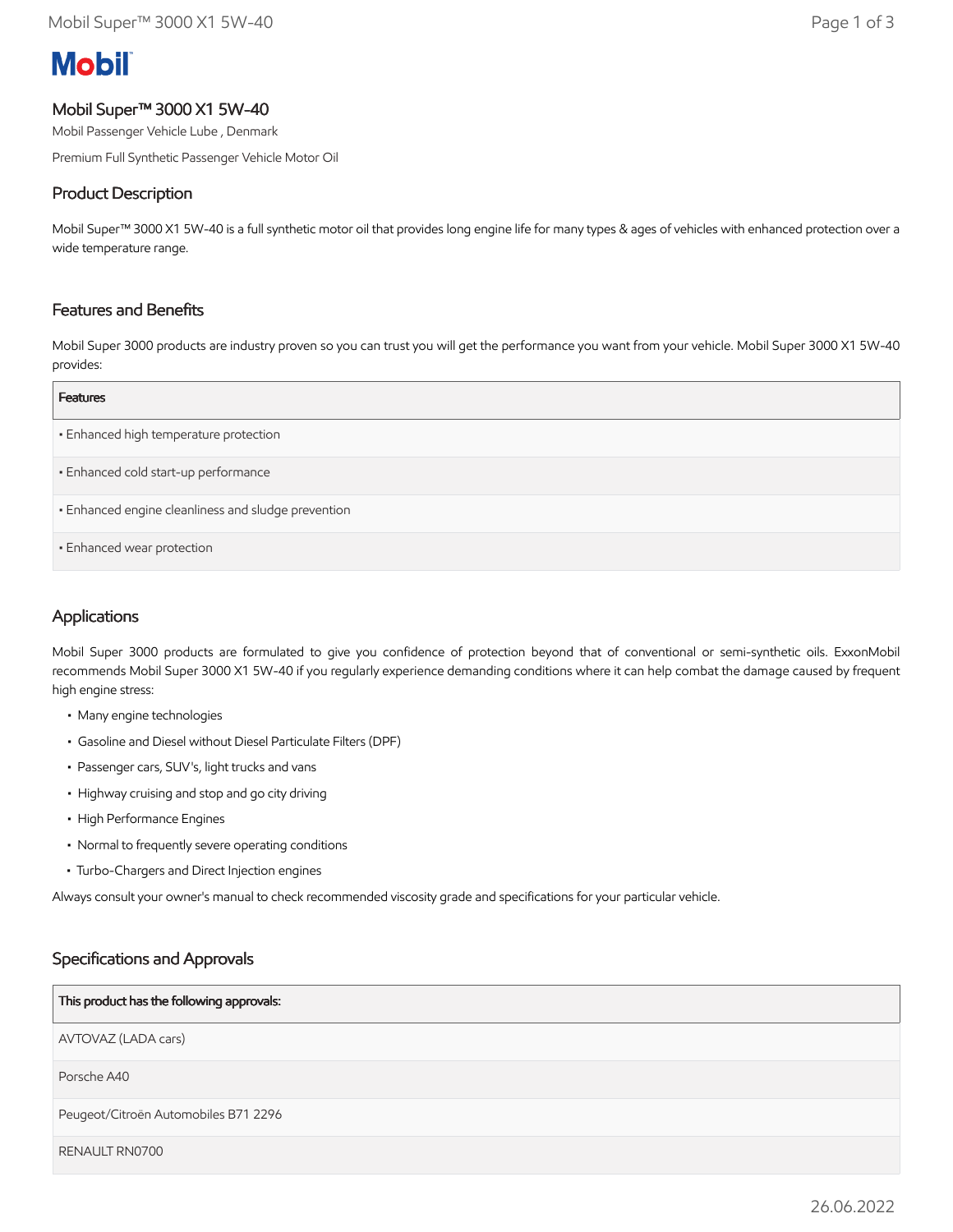| This product has the following approvals: |
|-------------------------------------------|
| RENAULT RN0710                            |
| VW 50200                                  |
| VW 505 00                                 |
| MB-Approval 229.3                         |

This product is recommended for use in applications requiring:

GM-LL-B-025

API CF

| This product meets or exceeds the requirements of: |
|----------------------------------------------------|
| ACEA A3/B3                                         |
| ACEA A3/B4                                         |
| API SJ                                             |
| API SL                                             |
| API SM                                             |
| API SN                                             |
| <b>JASO MA</b>                                     |
| JASO MA2                                           |
| AAE (STO 003) Group B6                             |
| Fiat 9.55535-M2                                    |

## Properties and Specifications

| Property                                      |                  |
|-----------------------------------------------|------------------|
| Grade                                         | <b>SAE 5W-40</b> |
| Kinematic Viscosity @ 100 C, mm2/s, ASTM D445 | 14               |
| Kinematic Viscosity @ 40 C, mm2/s, ASTM D445  | 84               |
| Density @ 15.6 C, g/ml, ASTM D4052            | 0.855            |
| Pour Point, °C, ASTM D97                      | $-39$            |
| Flash Point, Cleveland Open Cup, °C, ASTM D92 | 222              |
| Phosphorus, mass%, ASTM D4951                 | 0.096            |